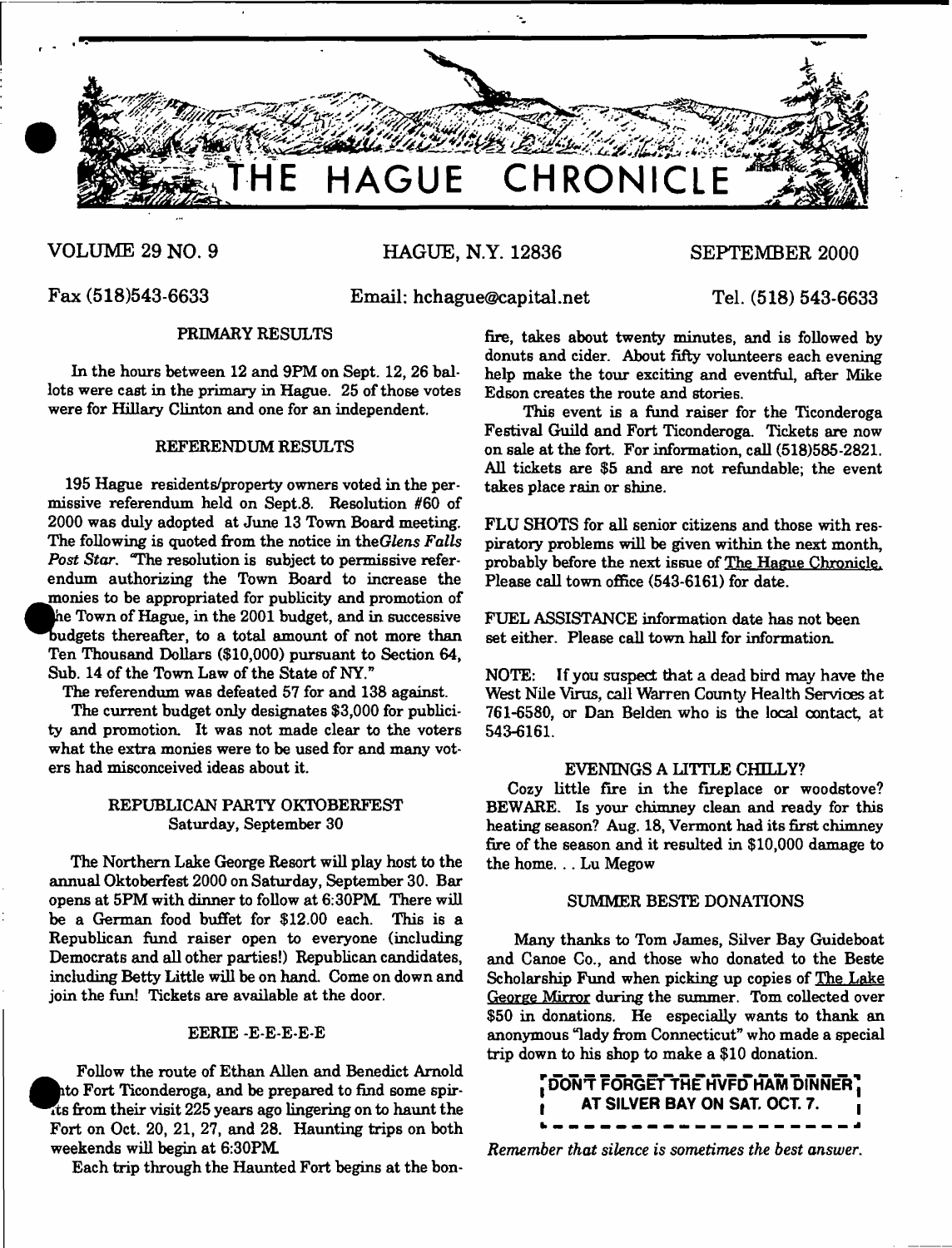# **TICONDEROGA HERITAGE MUSEUM**

**The Heritage Museum is planning a fund raiser for Oct. 28-29, "October Crafters Festival." The museum will open its doors from 10AM-3PM for two days of craft shopping. The plans include space for many crafters as well as the museum Gift Shop with special Christmas items. Cider pressing, apple sales, and cider and donuts for all are part of this fun weekend. Come join us and get an early start on your holiday shopping. Call 585- 2696 or 585-6331 for table reservation and details.**

# **HARMON GALLERY**

**The Harmon Gallery at the Hancock House will be hosting "WORKS ON PAPER" by artist Laura Von Rosk September 6 through Nov. 4, 2000.**

**Ms Von Rosk is currently the Gallery Director at the Lake George Art Project. She received her Bachelor of Fine Arts from SUNY at Purchase in 1986 and a Master of Fine Arts from the U. of PA in 1989. In 1996 she decided to settle in the Adirondacks. Living in the presence of the Natural/Wild world is reflected in her work.**

**Because Laura works from memory, many works take on a surreal quality. Images take the form of icons, reflecting the inner world of the psyche and often the feminine side of nature.**

**For additional info, contact Steve Blanchard at the Hancock House, 585-7868. The Society may also be contacted via e-mail at [ths@capital.net.](mailto:ths@capital.net) Laura's work will also be displayed on the new Web Page of the Ticonderoga Historical Society beginning September 12. The address is [WWW.Capital.net/-4hs2/index.htm](http://WWW.Capital.net/-4hs2/index.htm).**

# **HAGUE VOLUNTEER FIRE DEPARTMENT**

**The HVFD answered four calls in August, one being a false alarm.**

**We wish to thank everyone who stopped and dropped a contribution in the coin containers on Sep. 3. The support of our residents and "visiting firemen" is deeply appreciated, as is the help of the volunteers.**

**The ambulance made ten runs in August, for a total of 60 1/2 hours and 215 miles.**

**Another fund raiser is coming up - the Columbus Day HAM DINNER at Silver Bay Association on Saturday, Oct 7. Serving will begin at 5PM. Prices will be \$8.95 for adults, \$6.50 for children under 12. Please come to Silver Bay for a good dinner and to support the volunteer firemen and rescue squad who do so much for the people of Hague.. . ewa**

#### **HAGUE SENIOR CITIZENS**

**The Hague Senior Citizens will hold its September meeting on Tuesday, Sep. 26 at 1:30PM at the Hague Community Center. ALL seniors, members and nonmembers, are urged to attend this meeting at which the**

**speakers will be from the Queensbury office of the Glens Falls National Bank & Trust Co. It's all about scams - mainly against the elderly. It's a real eye opener, and if it's at all possible for you to attend, you should. Remember that's 1:30PM on Sep. 26.**

# **ENTERTAINMENT BOOK SALES**

**The 2001 Entertainment Books are now here and the members of the Rotary Club of Northern Lake George are ready to be of service to you. Books are \$40.00 each and include new restaurants and services. If you would like a book, and we hope you will, please call Stan Burdick, chairman of sales, at 543-8824 or any member of the Rotary Club.**

## **DIP DINNER AT CHURCH OF THE CROSS**

**The Church of the Cross (Episcopal) on Champlaiin Ave. in Ticonderoga will hold a dip supper on Saturday, Septemer 23 beginning at 4:30PM.**

## **LAKE GEORGE ASSOCIATION**

**A large group of volunteers, with a large amount of donated materials, will converge on a very small island in Harris Bay on Sept. 30. Their purpose is to undo the serious damage done to the island over the years by wind, waves, and boat traffic. Without this restoration, the island could very well join the list of islands of the lake that were but are not more.**

**Inspired by the reading of Frank Leonbruno's book,** *Lake George Reflections: Island History and Lore,* **the island restoration was an idea of Kattskill Bay resident John Lefner to honor the life work of Leonbruno.**

**The LGA encouraged him to carry out his plan and, to collect monies to assist, established their Island Restoration Account. The account's first contributor was Mr. Leonbruno, who donated a large portion of the royalties form his book. "All the cooperation I received, right from the beginning and all along the way, from the volunteers, the DEC, and the LGA," says Lefner, "has been most gratifying."**

**Originally scheduled for Sept. a year ago, it was delayed by Hurricane Floyd. The island Mr. Leonbruno selected for restoration is the smallest one of the four in the Happy Family Group, a state-owned island not designated for public use.**

**Understandably pleased to see this island repaired and restored, Mr. Leonbruno is already thinking of the next project. "After this I hope they'll do the same for Rush Island. They did some work a couple of years ago when the tree came down in a storm, but it needs** more. And the fall is a good time for it."

*Follow the three R's: Respect for self, Respect for others and Responsibility for all your actions***.**



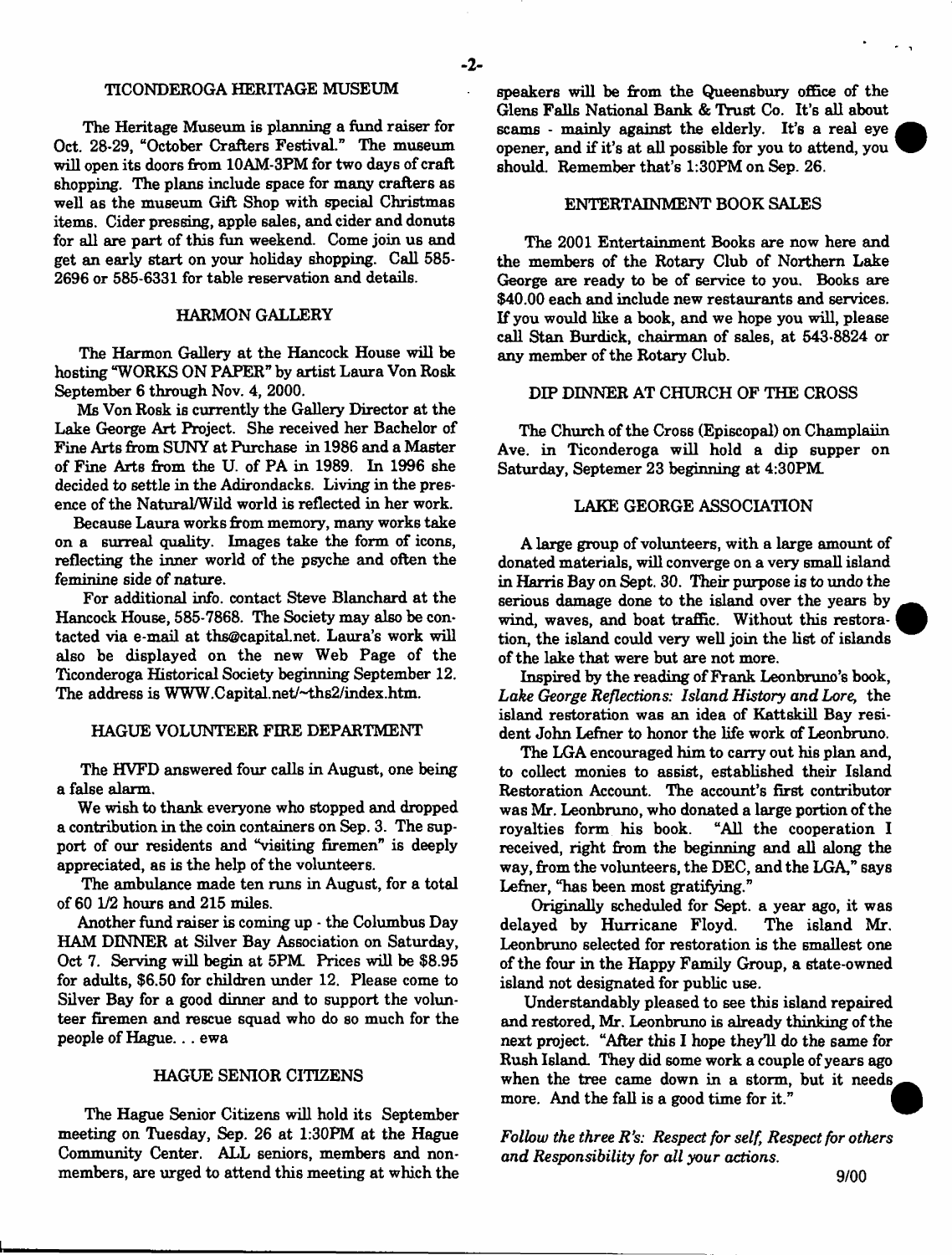# **HAGUE PLANNING BOARD - 9/5/00**

**| A special meeting was held by the Hague Planning Board on Sep. 7 at 9AM with C. Fillare acting chairman The board met to discuss a proposed application received from Robert Pedlow (Island Harbor, to subdivide an existing lot into two lots. (This property is now in bankruptcy court and approval is needed for proposed bid for purchase of property).**

**Decision was made to approve at the next board meeting.**

**R. C. Williams Assoc., for Cohen (45-2-8), Arcady Bay Estates . Building within 100 ft. of lake. Planning Board approved. . . . gl**

#### **HAGUE TOWN BOARD - 9/12/00**

**A public hearing was held at 6PM on the proposed change in the zoning ordinance dealing with boathouse decks and blight. If board approves the changes they will be added to the ordinance, within 30 days.. Councilman Fitzgerald stated his opposition to the blight section, since it was hard to determine just what deterioration consisted of and there were people in Hague that would have problems keeping up with improvements on property. Rudy Meola stated that the Revision committee had agreed unanimously to the .changes. Actually it simply states that the town of jHague would encourage people to keep their properties fixed up. The language does not provide for enforcement. After much discussion the hearing was closed at 6:20PM and the regular meeting of the town board was called to order at 6:30PM.**

**A moment of silence was observed for Richard Hunter, the son of Katie Hunter, New Hague Road.**

**Art Hatfield, representing the Kiwanis Club, presented a check in the amount of \$750 for the Hague Brook Nature Trail off Rt. 8 at the fish weir. The highway crew helped with the work on the trail and Frank Koenig constructed the benches overlooking the waterfall. There are no picnic tables - it is strictly a take-in, take-out facility. The rail fence is very attractive and it is an easy hike in and out. It will certainly be an added tourist attraction to the town. Art noted that the two pillars at the entrance to the trail are made from grindstones from the old grist mill that used to be there. The bottoms of the stones are very smooth. Dan Belden presented a plaque to the Kiwanis thanking them for their generous contribution.**

**Rudy Meola brought up several issues that he had brought up before and has seen no action on them. He said he does this because he believes in responsible gov- . eminent. He does not want his requests ignored. Either |a ct favorably or take no action, but do not ignore them. First concern was the waste of electricity at the park. He feels that a timer could be used or lower wattage. Second was his concern for the plan about junk yards. Third, the policy of hiring new personnel.. Only town** **board can hire and fire. Fourth, The water color workshop should be addressed. (See letter to editor ). Fifth, Tourism Promotion Committee gave a report to town board at last meeting. Would like to hear from board about it.**

**Sal Santaniello, president of Chamber of Commerce, presented a check in the amount of** \$300 **for use of the boat ramp for the BASS tournament.**

**REGULAR COMMITTEE REPORTS:**

**Assessor and Justice - Steitz - A clerk had been appointed for the court, but quit after two weeks. A motion was made to dismiss her since no resignation was received. A new clerk is now on duty, Carlie Patch, of New Hague Rd. She comes with a good resumg. Motion passed to hire her. The judge had asked for an increase in the clerk's pay, but it will be postponed until budget time.**

**Buildings and Grounds - Megow - Working on getting a durable coat on the outside of town hall. The roof will be stripped and reshingled next week. The steps in front of building have been braced. The boiler needed repair, and roof repairs are needed at town garage. He reported vandalism at visitors' center**

Finance Nothing

**Fire Department - Fitzgerald - New building is going well. A fund raising dinner will be held at Silver Bay Association Columbus Day weekend. See related article on page 2**

**Highway - Fitzgerald - The crew has been working on culverts in Wardsboro. The plows have been painted and are ready to go and the sand has been put up. Forest Bay Road is being paved.**

**Insurance - Nothing**

**Personnel - Hourigan - A part time secretary is needed for Comprehensive Master Plan Committee, Planning Board, and Zoning Board of Appeals. We are still one person (operator) short at the Transfer Station. This is a** 40**-hr week and must have CDL license.**

**Planning. Zoning & Stormwater - Steitz - There have been no meetings of the Zoning Board in Jan, Feb, March, June, July or Aug. The Planning Board met at an early morning meeting this month. See Planning Board above. Dredging for the Hague Brook delta has to be done between Sep.l and Nov. 1.. The sand has to be moved off sight. The transfer station property and the town garage are the two sites that have been approved. It will be dredged from the delta to the Hague dock and north as far as the Trout House Village. It will take three years to complete.**

**Recreation - Nothing**

**Sewer District - Belden - Will meet with Bill Lamy, DPW, Warren County. Expect to go to bid by December and start work in the spring.**

**Town Park and Beautification - Fitzgerald - An ice skating rink will be built in the park this winter. He suggested that an attendant be hired for four hours each Sat. through Columbus Day weekend.**

**(Cont. on page** 4 **- Town Board)** 9/00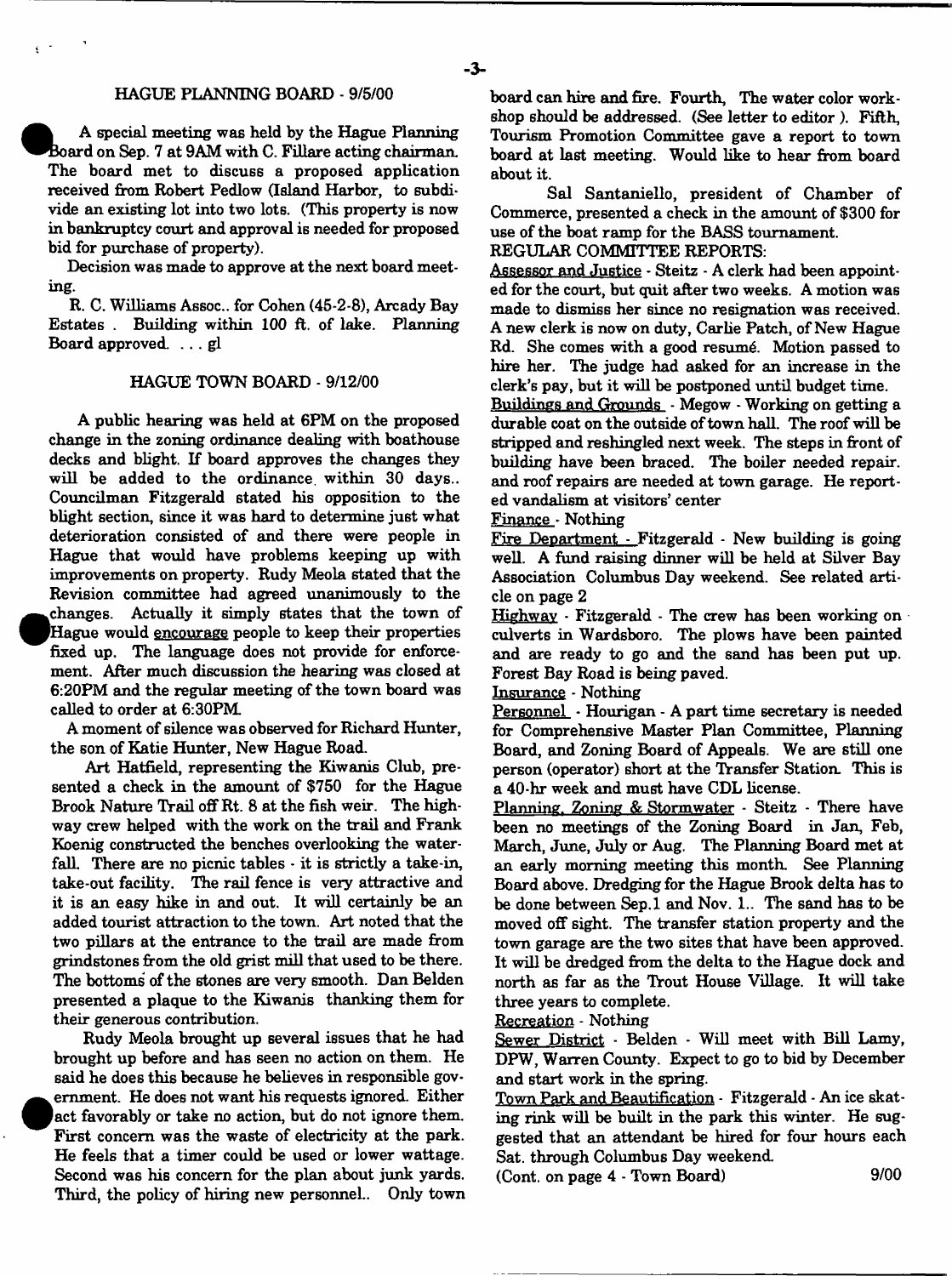#### **Cont. from p. 3 - Town Board**

**Transfer Station - Megow - Receipts for the month were \$5,472.75. One student worker is still working part time until Columbus Day. It was noted that there may be a change in the hours at the landfill when the budget is worked out.**

**Youth - Hourigan - Basketball program a success, thanks to Mike Manning, who did a great job. On thelast day the kids were treated to a pizza party. In a letter from the Silver Bay Assoc. Mark Rutkowski stated** that the swimming progrm had cost \$517. For the 25 **kids who participated, it was deemed successful**

# **UNFINISHED BUSINESS**

**An informational meeting will be held on Sep. 27 at 6PM re the bridge over Sucker Creek (Hague Brook).**

**Warren County Health Services needs a contact in Hague for the West Nile virus problem. Dan Belden agreed to be that contact.**

**HVFD thanked the town for the use of the baseball field for drills.**

# **NEW BUSINESS**

**The after school bus will continue to operate this year beginning Sep. 15.**

**All departments should submit their budgets by Sep. 25. The town clerk will submit them to the town board by Oct. 5. Budget workshops will start soon thereafter. Call town offices for dates.**

**Blackie Fitzgerald brought up the matter of removing the fire siren from the firehouse and placing it somewhere on the town hall property. The old firehouse is up for sale for \$79,900.**

**Art Steitz brought up the matter of the permissive referendum which went down to defeat on Sep 8. It was felt that the referendum was badly misunderstood and the board should have had an informational public meeting on it before the vote.**

**Resolution #69 2000 to amend the Hague Zoning Ordinance was moved and seconded. (See 1st paragraph of town board news., p3) The board felt that the resolution should be divided in two - one for blight and one for boat house decks. A roll call vote was unanimous to defeat the resolution. The public hearing will be kept open until next month when two resolutions will be proposed.. . djh**

# HAGUE COMPREHENSIVE PLAN COMMITTEE September 7, 2000

Committee members: Chairman David Darrin, Dan Belden, Paul Barone, Tom LaPointe, Rudy Meola Bob Patchett, Art Steitz, David Swanson, Nelson Waters

Copies of the (14 page) Issues Summary, were distributed to all present. Jane Marshall, of The Chazen Company spoke about the various likes and dislikes expressed by those present at the public meetings on Aug. 15 and 16. One major issue was the makeup of the committee. Many people thought it was unbalanced. It was suggested that names of residents that would be interested in serving and would represent other fac

tions in the town be submitted to Dan Belden or David Darrin. These would be considered by the Town Board and acted upon.

#### Where are we in the Comprehensive Plan process?

The Comprehensive Plan process is made up of eight steps. The first step was the project startup. We are in the second step which is Issue Identification. Two public meetings (Aug.15 and 16) were very well attended. Phone interviews were held with residents, agencies, businesses, etc. The Chazen Co.tried to put together the ideas and came up with issues which will guide the process. The following is a brief review of what was learned in phone interviews and the meetings. (The full 14 page report is available at the town hall.)

1. Assets: natural settings, beauty of Lake George, good water, clean air, climate, landscape, wildlife, Adirondack character, intact hillsides, recycling, environmental quality, community services (MLHospital, FireDept., Transfer Station, Silver Bay Assoc. Recreation facilities, Town Park and beach, Hague Chronicle, School system, civic pride, roads, Cartoon Museum, West Historical Museum, churches, trails, Hague Market, post office, Senior Citizens Club, plantings/flowers, commercial center, X-mas party, service clubs, arts and festivals, motels and lodging, road crew, local businesses, summer people (tax base), fiscal self-sufficiency, low taxes, quality of life, variety of people, sense of communty, level of volun teerism, historical roots.

Problems - DIVISIONS: between winter/summer communities, need to accept diversity of opinion, communication between Town and everyone else needs to be improved, division between natives and newcomers. ENVIRONMENTAL: Hague delta, lack of water quality, uncontrolled septic systems, lack of cooperation between municipalities along the lake, character of shoreline being lost, removal of vegetation in town - tree cutting. ECONOMIC: high school taxes, lack of economic diversity, lack of opportunities for young people, labor shortage, lack of restaurants, lack of bars, unfair valuation of seasonal vs. year round homes, ineffectiveness of Chamber of Commerce, taxpayer dollars should not be used to support the Chamber of Commerce, lack of encouragement for business growth and therefore lack of jobs, lack of affordable housing. APPEARANCE: Junk cars/dumps, unsightly properties and buidlings, wildflowers should be encouraged to grow along roadways. TRANSPORTATION: parking, pedestrian/bikeway, speeding on routes 9N/8, lack of senior transportation, truck traffic, highway maintenance. SERVICES: no cell phone service, poor electric service, deteriorated community water system, poor fire dept, radio communication, no sewers, youth/teen - lack of recreational activities, poor medical resources. TOWN: Planning Board, lack of zoning enforcement, no building inspector. OTHER: personal watercraft, unplanned growth, apathy, isolation.

What should Hague be like in 20 years? Some would like to see it the same as it is now, preserve lot size in downtown. Others would like to see density consistent throughout hamlet, continued financial stability without tax increase, controlled economic growth. Hague should not lose its personal touch. Light industry, more services (restaurants, gas stations), no chain retail, quaint shops, pedestrian shopping area, small scale growth that is attractive and encourage tourism. Maintain environmental quality. Would like to see more services coming from the town. Appearances are important.

More specific discussions of issues. 1. Economic development. Division in community. Some say there should be no economic development. (Cont. on page 5 - Committee) 9/00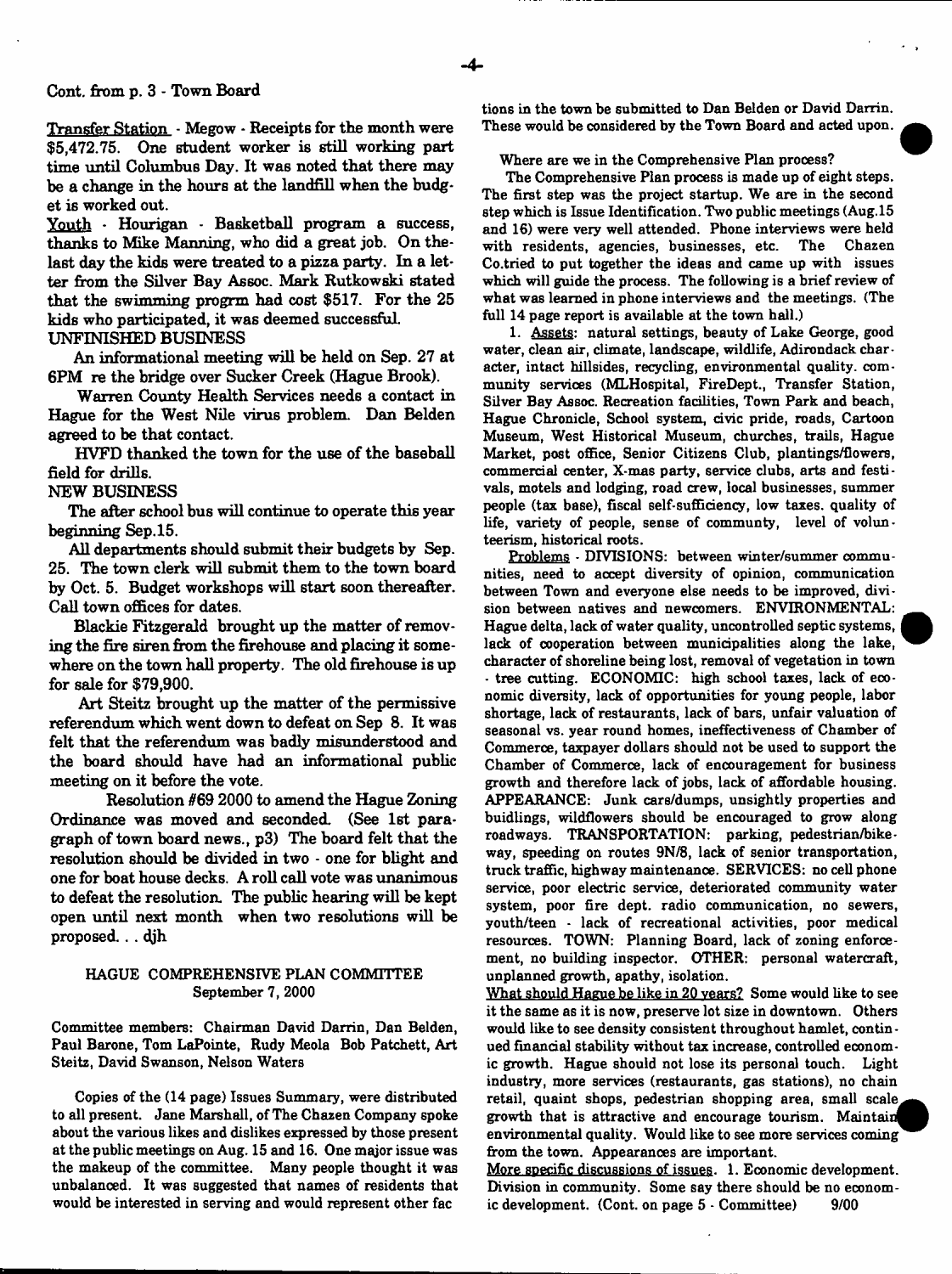(Cont. from page 4 - Committee)

Ohers feel it is important to promote the tourism industry and  $\bullet$ xtend its length. Some felt that it is important to develop ight industry. Development should be on a small scale. Should not duplicate Bolton or Lake George. Try to encourage light businesses and jobs for youth.

Other issues discussed were Environmental, Services, Transportation, Housing, Appearance, Recreation. Also discussed were land use and development, tourism, light industry, need for local amenities, land use and hamlet, zoning ordinance, environmental quality and natural resources, historic and cultural, housing, public transit, Route 9N, pedestrian amenities, parking, stormwater management, septic systems, facilities and services, school system, fire and rescue, transfer station, community appearance, town staffing.

Rudy Meola stated that what people say does not necessarily reflect what is right or wrong. The committee with the help of the Chazen Co. will go through each item and come up with recommendations. He said that we should stop talking about industry and focus on tourism. We are just spinning our wheels. Hague will never become a Lake George Village. We do not have the infrastructure, population, major roads, or young people and we have a major mountain on two sides. Nelson Waters disagreed that we should not be open to industry but should focus on recreation and tourism. Home offices are becoming a thing of the present and could work well in Hague.

Mary Lou Doulin spoke on the subject of economic development She fears for the loss of character of the town and the natural settings. More roads and more development will have  $\bullet$ a negative impact on the lake. The hillside is the worst place for development. We have our character and identity and we should hold on to what is good. We should have additional regulations for steep slopes and vegetation.

Paul Amara suggested that the economic development for community should be focused on quality of life for people living in the community and should benefit those people.

A list of Hague retailers (excluding hotels, motels *&* resorts) was given to the chairman before the meeting. These retailers felt that they should be represented on the committee. A discusson ensued when it was suggested that senior citizens, retirees, second homeowners, environmentalists, women, youth and representatives from the original plan which was done 20-25 years ago should also be included. John Barber suggested that rather than enlarge the committee, it would e a good idea to form ad hoc oommittees drawing the members from vrious segments of the community, with expertise and experience and would give a more complete picture of the town.

David Darrin, chairman of the committee, thanked the residents at the meeting for their cooperation. He stated that "there is certainly no apathy in this town."

Ed. Since this meeting Dan Belden has resigned from the committee. A meeting will be held on September 19 to appoint new members to the committee.

# **NATURE NEWS by Laura Meade**

Do you know the difference between a moth and a butterfly? And, if you realize that you see a moth, could you identify a specific species?

In mid-August I was intrigued when I noticed (over a period of 4 or 5 days) eight to ten very active moths that were **brown and tan with a wingspan of approximately 1-3/4 inches. They fluttered in a frenzy as I sat on a porch near a woodland. Sometimes for a moment one would sit on my arm, or on a chair near me. Truly, I did not knowwhat kind of moths these were. So I turned to the section on insects in the Readers' Digest Book "North American Wildlife." Because I was able to closely observe these flying "flutterers", and refer to the book, I could tell they were gypsy moths! Seldom does one see a gypsy moth in an adult phase • usually they are noticed in the egg, larvae (caterpillar) or pupa (cocoon) stage. The invasion of these extremely active adult moths lasted about four or five days and then they disappeared as quickly as they had appeared. Where did they go?**

Amy Ivy, of the Cornell Cooperative Extension office in Westport, confirmed that, indeed, gypsy moths have been seen near Lake George this August, on schedule with a ten-year cycle which Amy said hs been documented in recent years as '70, '8090 and now 2000! After the adult flying stage they lay eggs in yellow cases on the bark of trees. In the 1930's members of the Civilian Conservation Corps (CCC) walked Adirondack trails scraping these egg cases from tree trunks (which were most often popples). In Hague those men blazed trees with certain marks to show they had checked that trail.

After spending the winter in the egg cases gypsy moth caterpillars hatch. These can be identified, with brown edges, yellowstripes, five blue upper "nubs" at the antenna end, with orange "nubs" on the other end. These caterpillars are the culprits which devour many leaves in our forests, sometimes causing serious defoliation which threatens life of the trees. In the early 1970's, to combat this, NYS D.E.C. sprayed the chemical DDT from low-flying bi-planes in the Lake George area, and other areas of the Adirondacks. Many residents were angry about this because the DDT also adversely affected fish, birds and mammals. Many dead perch, lake trout and salmon were found floating on the lake's surface after the spraying, some clogging the entrance to Hague Brook and some covering sandy swimming beaches.

After that disaster, thankfully, DDT was banned! In contrast, Monarch butterflies' larvae feed on milkweed leaves, then hatch into adults and miraculously migrate to Mexioo where they congregate in huge carpet-like populations.

Due to the gypsy moth's life cycle, and the fact that quite a few have been seen in our area, we shall have to wait until late spring or early summer 2001 to see if defoliation occurs because of this summer's moths.

#### WEATHER NOTES by Mary Lou Doulin

We've been enjoying some of the most pleasant weather of the summer these past four weeks. Along about the middle of August the winds changed and the sun made regular appearances. The rains let up and temperatures were more seasonal. To sum up the summer, it was rainy, cloudy and cooler than normal. We had only two or three days when it actually felt like summer. Most of the time it was more like Sept. weather.

Now that it is September, the days have been sunny with temperatures in the mid 70's. Friday and Sat. the Sep. 1 and 2, were hot and muggy but things cooled to 65 degrees by Labor Day.

People who love the fall have had opportunities to endulge **(Cont. on page 6 - Weather) 9/00**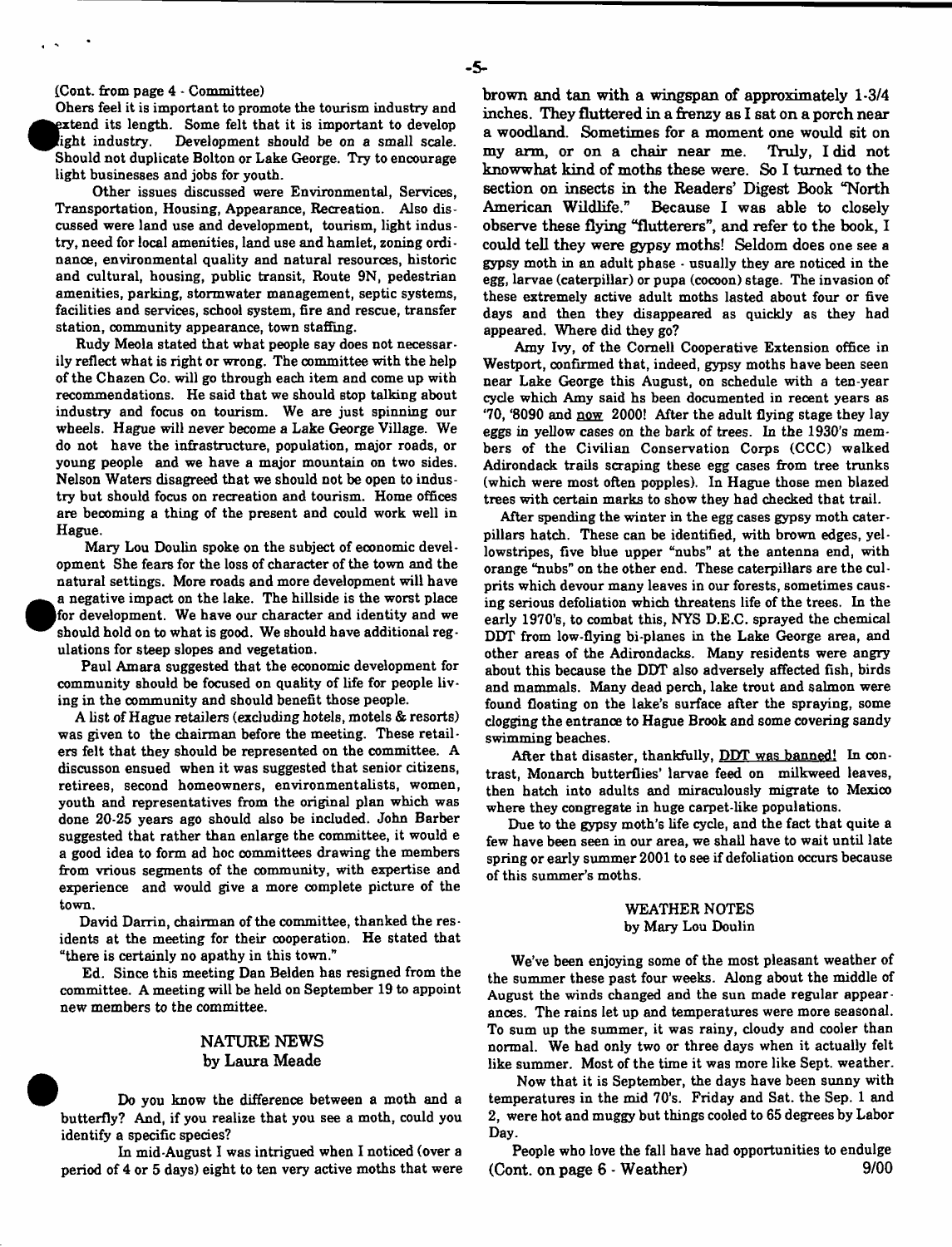### **(Cont. from page 5 - Weather)**

**in these harvest days. Garden tomatoes are finally beginning to ripen, but many are still green. IS quash and pumpkins are coming into their own. Many birds have left. Nights are starting to be consistently chilly and the last wild flower to make its appearance is the wonderfully complicated wild aster. Due to hybridiza\* tion it's hard to tell how many kinds of asters there actually are but all are welcome. Some survive the first frost and beyond.**

**The autumnal equinox will be on Sept. 22 and the full moon was Wed. the 13th.**

#### **SILVER BAY PROPERTY OWNERS ASSOCIATION**

**The Silver Bay Property Owners held two summer meetings, a morning one in July and an evening one in August. Those who did not attend are reminded that dues are now due at \$7.00 for the year 2000-01**

**One topic of discussion was the Zebra Mussel Watch now being instituted by the Lake George Assoc. Karin Nausedat described at the August meeting what zebra mussels look like, what to do about them, and what the Zebra Watch program hopes to accomplish. If you find zebra mussels in your part of Lake George or on your boat, note the precise location, take the mussels with you and store in rubbing alcohol, call the LGA at 668- 3558, the Park Commission at 668-9347, or the Darrin Fresh Water Institute at 644-3541. For more information, visit the LGA website at [www.capital.net.com/lga](http://www.capital.net.com/lga)**

**Several residents were concerned about the growing number of jet skis in this area of the lake. One asked where to call if an operator were seen to be "misbehaving". The answer is: Dial 911 or call the Sheriffs Dept, at 761-6477 and the lake patrol will be dispatched promptly,.**

**Members who participated in the two summer trash pick-ups along Rt. 9N were: Mimi Behr, Bruno Brauner, Cathie & Stan Burdick, Michelle Chase, Jean and Jack** Dreyer, Chuck Gosselink, Paula Hartz, Bobby & Jim **Hitzrot, Charles Holiday, Mac MacDowell, the Shearer family, Camilla & Harold Smith, Jerry Van Heest and Dean Wikoff.**

#### LETTERS TO THE EDITOR

Thanks for the comments about the Hague Cartoon Museum (Aug. 2000) in which you set the record straight: That all monies received at the door, through gifts and memberships, are used (under guidance of the Hague Chamber of Commerce) to cover maintenance and staff wages only. No funds are used to supplement the collection of cartoons, which are entirely furnished for the public enjoyment by the director, who totally volunteers time and services.

At this time, the museum staff is indebted to the many contributors of cartoon books, old pages of cartoons, cartoon toys, and any financial gifts received this summer. We are also indebted to the volunteers for their many hours of service; namely, Tom James, Phil Mann, Dottie Henry, Carol Brown, and Georgina Lindquist. Staff consisted of Pete Hutchinson and Shirley Smith.

By the season's end, Columbus Day weekend, we anticipate that 900 people from 25 states and Canada visited the museum in the summer of 2000. Another visitor came from The Hague, Netherlands, to see what Hague, NY was like.

. .. /s/ Stan Burdick

At its regular meeting of 9/12/00 a resolution amending the Town of Hague Zoning Ordinance came up for action by the Town Board. The resolution included one part dealing with Section 160-3 Purpose and Objective of the Ordinance. The other dealt with Section 160-51 Boathouses and Covered Docks.

The Town Board tabled action on the resolution and voted to split it into two separate resolutions so that they could be voted upon separately at the October 10 meeting. The maneuvering is clearly intended to vote down Section 160.3 without taking down Section 150.51 with it. Section 160.3 was the work of a committee of the Town Board and reviewed by the Hague Planning Board, the Warren County Planning Board and the APA without objections of any kind. Section 160.3 as it is now written states: "The purpose of this Ordinance is to promote the healt, safety, and general welfare of the community and protect...." At this point this language would be added: "....to encourage the prevention of the progressive deterioration of structures and properties and safeguarding against blight....."

The addition of these 17 words is the only change. The definition of "deterioration" is included in the appropriate section of the ordinance.

"Objective" as it appears in the heding to Section 160-3 is defined in the dictionary as "something aimed at or striven for." Isn't the prevention of deterioration of buildings a worthy goal for the Town of Hague? The comunity thinks so, because this concern appears four different times on the Comprehensive Plan Issue Summary generated at the public hearings. What's so threatening about such innocuous language? You may want to ask the Town Board.

At this same meeting I objected to the Town Board spending \$700 of taxpayers' money to subsidize a watercolor workshop conducted by John Gallucci on August 21 and 22. Ten participants paid \$30 each which together with a \$200 grant from LARAC brought revenues to \$500.00. Expenses were \$1200. The \$700 deficit was made up by the taxpayers This is not appropriate use of public funds and the Town Board was wrong. The registration fee should have been set at a higher level. Similar workshops by Mr. Gallucci run in the \$90 range. There is no question in my mind that participants in this workshop would have paid more if asked. Somebody dropped the ball and once again taxpayers are left holding the bag.

. . . /s/Rudy Meola

#### A BEAUTIFICATION PROJECT COMPLETED

Have you driven up Route 8 recently and seen the overnight change in the Dan King residence? It is located next to the new firehouse.

Dan and Tina King purchased their home a couple years ago, when it was in disrepair. They have worked very hard on the interior, and a couple weekends ago a large number of their friends spent the weekend painting the exterior of the house a beautiful shade of Sag Harbor Gray.

There were as many as 27 friends who lent a hand and voila overnight a miracle occurred. If there were an award for beautification in the town of Hague the Kings would get my vote!

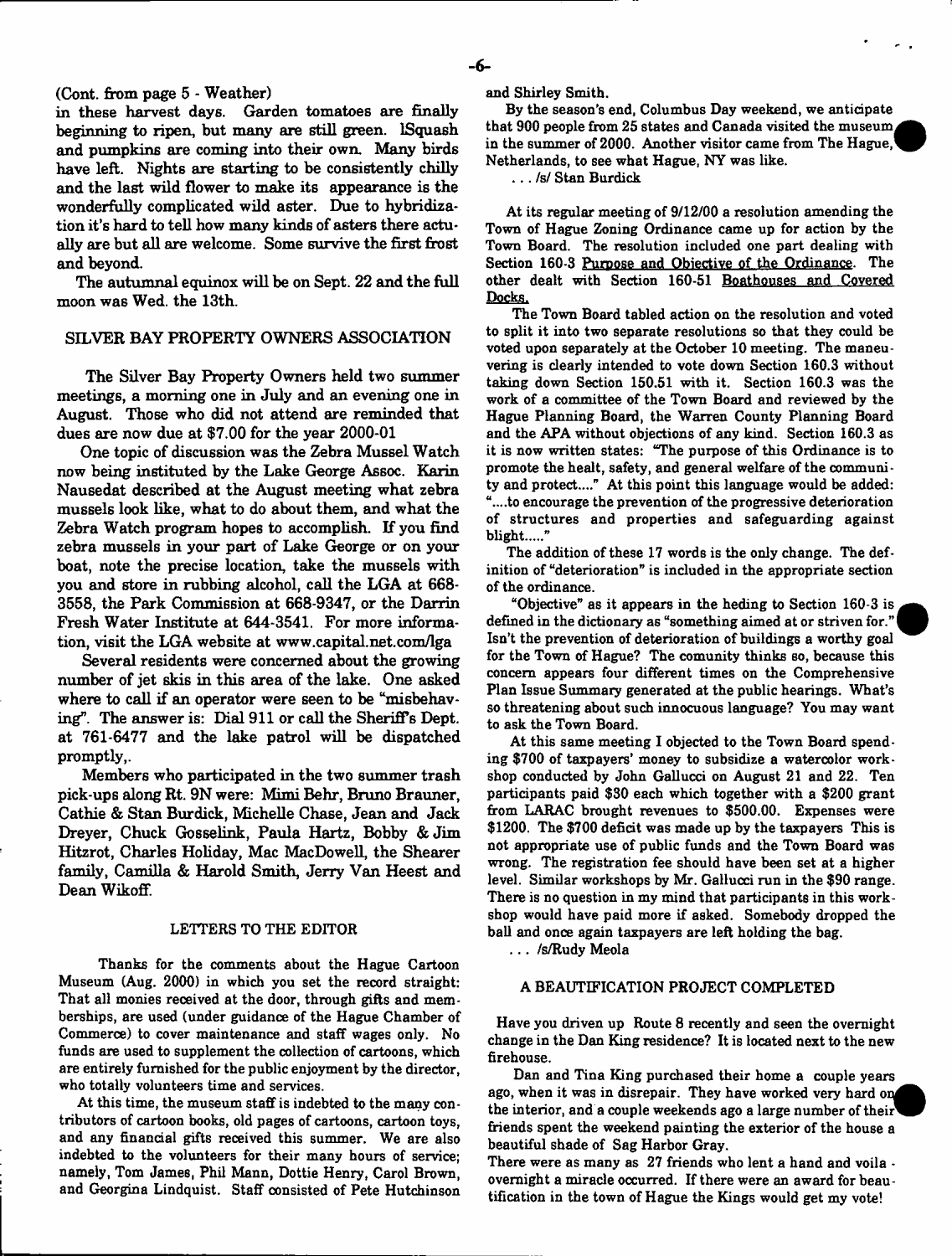#### **SOUNDINGS**

• **jBORN: A girl, Emily Caroline, to Colleen and Michael Benton in Schenectady on September 15, 2000. Proud grandparents are Carol (Clifton) and Tony Turner and great grandmother, Frances Clifton, a former long time resident of Hague.**

**MARRIED: Helen Barton, daughter of Mrs. Charles Barton, Sabbath Day Point, to Terrence Benedict,** Ticonderoga, NY, son of Mr **Ticonderoga, NY and Dr. & Mrs. Gary Cooke on September 3 at Point of Pines Boathouse Chapel, Brant Lake. Reception was held immediately following service at Jimbo's Club, Point of Pines.**

**MARRIED: Happy McPartlin, daughter of Mr. & Mrs. Kenneth McPartlin, Lake George and Hague, to Douglas Thoms, son of Mr & Mrs. Robert Thoms, Weymouth, MA on the lawn at Sentinel Pines, Hague. Reception followed the service under the tent on the lawn at Sentinel Pines.**

**DIED: Richard Joseph Hunter, 74, Evergreen, CO on Aug. 23. He is survived by his wife, Lura, mother, Katie, Hague, daughters Dolores Hunter and Darlene Fairfield, 3 grandchildren and 3 great-grandchildren.**

**Seth Towne and Shane Sayward, both of Ticonderoga were sponsored by the Carillon Garden Club for one week of outdoor education at the D.E.C.'s Camp Colby. This has been an ongoing project of the Carillon Garden Club.**

#### **COLLEGE FINANCING**

**''You almost need a college degree to figure out the best strategy to fund your child's future education." Parents eagerly want to give their children the skills necessary to succeed in this fast-paced employment environment of the future. However, with a public college detree today costing almost \$50,000 and a private school degree costing \$100,000 and up, parents worry how they will come up with the money. Cornell Cooerative Extension has made available a short newsletter that will give you some do's and don'ts for college financing. Becoming informed about savings and investment options is the best way to help make smart choices about your children's future. Call 668-4881 or 623-3291 or write Cornell Cooperative Extension, 377** Schroon River Road, Warrensburg, NY 12885 for a free **copy of this newsletter.**

#### **0 LAKE GEORGE PARK COMMISSION**

**The LGPC will conduct a regular meeting which will** include the Commission's Project Review **Com m ittee meeting on Tuesday, Sep. 26, 2000 at**

## **10AM at the HAGUE TOWN CENTER, Hague NY.**

**This meeting will be preceded by the LGPC's Law Enforcement Committee meeting at 9AM Some of this committee's business will be conducted in executive session Public should contact the commission office for an estimated schedule.(668\*9347)**

**Interested parties are invited to attend.**

#### From Cornell Cooperative Extension

Does living paycheck to paycheck keep you awake at night? Do you often count on winning the lottery to fix your financial problems? Then the Family Budget Counseling Program is for you. This free and confidential program is offered by Cornell Cooperative Extension of Warren County. The program can help you with budget planning, managing credit and debit, as well as learn how to control spending, handle daily finances develop a savings plan and much more. A trained volunteer will work with your family one-on-one to help you set up and use a customized repayment plan.

You set goals for what you want to achieve and your Volunteer Family Budget Counselor will help you explore ways to achieve your goals.

Cornell Cooperative Extension Family Budget Counseling Program will help you to take oontrol of your finanoes. Call 668-4881 or 623-3291 during business hours Monday through Friday.

## NATIVE AMERICAN HARVEST MOON FESTIVAL

On Sat. and Sun., Oct 7 and 8,2000, Fort Ticonderoga will host its second annual Native American Harvest Moon Festival. This living history event grows out of increasing public interest in the people who lived in this region for thousands of years before European contact, and then fought as allies of the British and French during the 18th century wars for the empire.

More than 40 reenactors portraying Eastern Woodland peoples - including Abenaki, Iroquois, Delaware and Mahican (spelling correct!)- are expected to participate. The public is invited to visit the Native Camp, where they can talk to the reenactors and learn how Native peoples lived in peace and war. Throughout each day, craftspeople and traditional artisans will demonstrate their skill. Examples of these crafts and other reproductions of trade items will be available for purchase on Sutlers' Row. A skirmish will take place each afternoon at 2PM.

Fort Ti will be open to the pubic daily from 9-5 until Oct. 22. Regular admission is \$10 for adults, \$8 for seniors, \$6 for ages 7-12. Friends and children under 7 are free. Residents of the towns of Ticonderoga. Putnam. Hague. Crown Pomt, Orwell, and Shoreham also receive free admission.

## UP YONDA FARM

Sat., 9/23 3, 1PM, Monarch Watch; Sun. 9/ 24, 1PM, Fall Tall tales; Sat. 9/30, 10AM Autumn Adventure Day, Sun. 10/1, Changing Public nature programs scheduled for Up-Yonda Farm are Trees; Sat 10/14 1PM Dark Wings, 10/20 & 21 Haunted Halloween Nature Trail.

*Live a good, honorable life. Then when you get older and think back, you'll be able to enjoy it a second time.* **9/00**